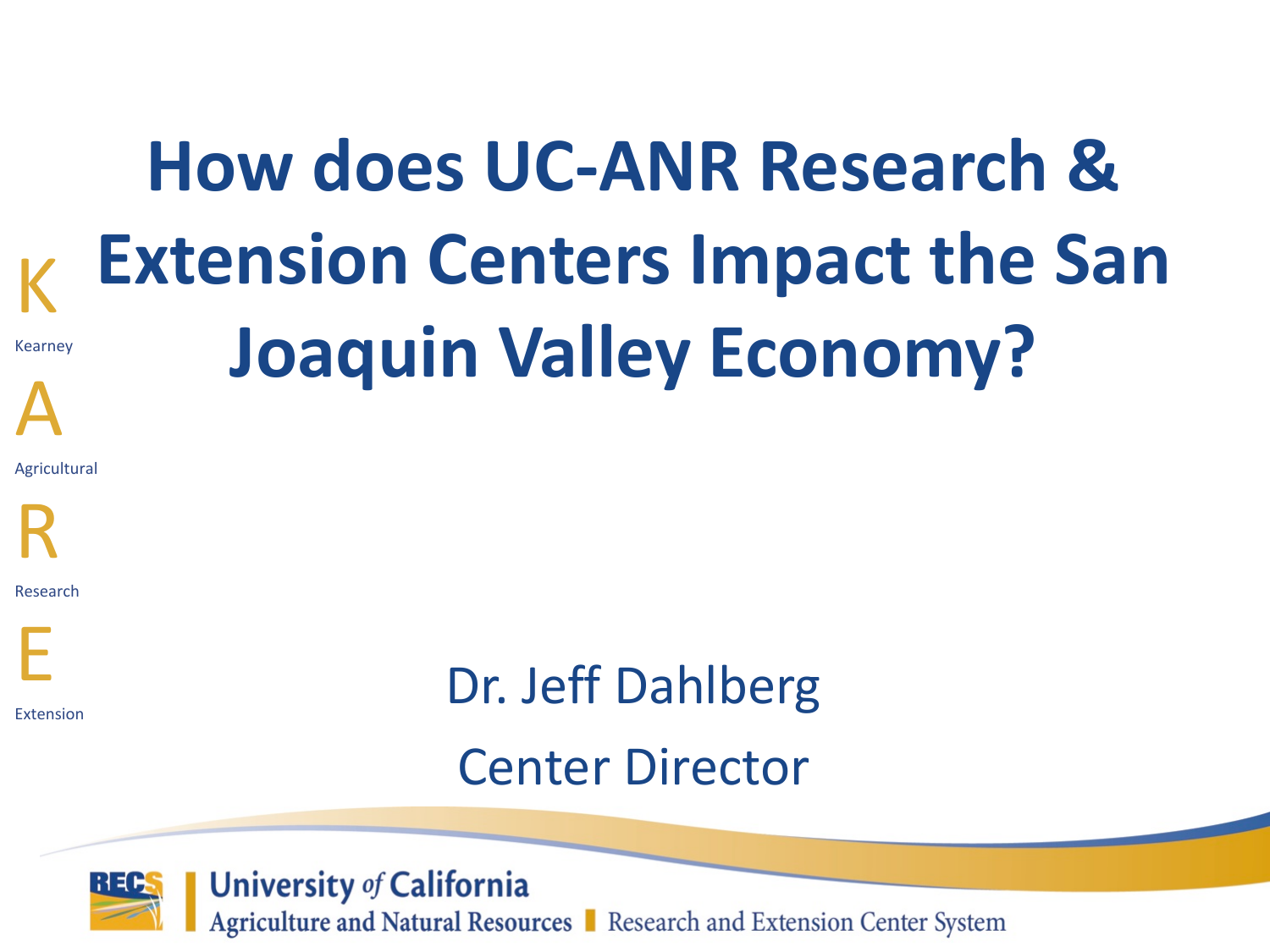#### KARE is 1 of 9 Centers in CA!



**University of California** 

Agriculture and Natural Resources | Research and Extension Center System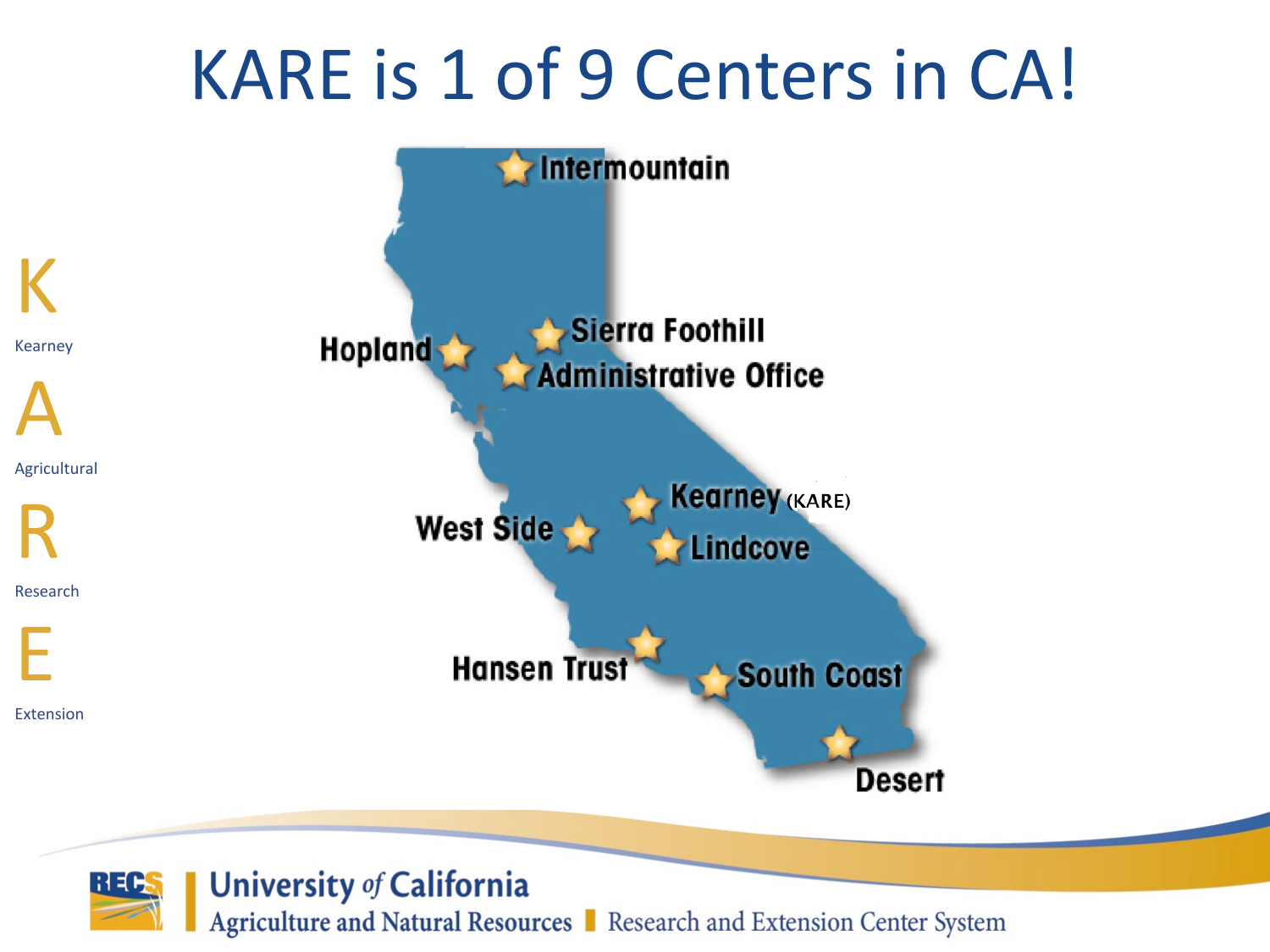#### Ag Research Takes Time!!